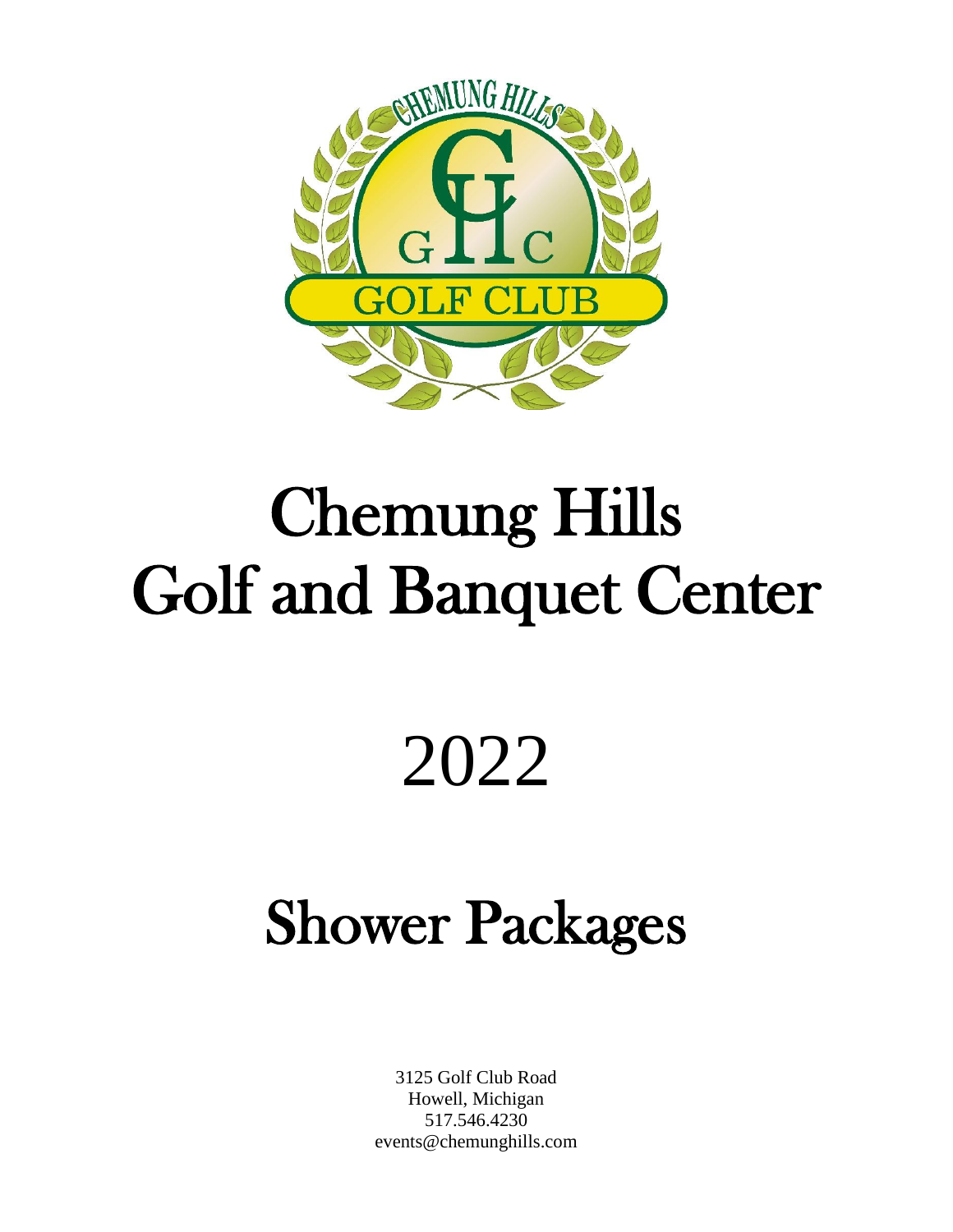## Chemung Hills Golf and Banquet Center

### **General Information & Guidelines**

### *Special Events Center and Grill Room*

*We offer two room options to host your event, our Special Events Center, and our Grill Room.* 

.

The Special Events Center has a maximum capacity of 250. The Grill Room has a maximum capacity of 100 (only available weekends during Golf Season).

Luncheon Events are for up to **3 hours,** with bar service ending 15 minutes prior.

## *Billing*

A \$200 deposit is required for your room reservation. Deposits are considered a down payment on the event and will be applied toward the final invoice. In the event of cancellation, all deposits are non-refundable unless cancellation is made **6** months prior to event.

All events require a **\$5** per person set up fee; This fee is reduced to \$4 per person for residents of Oceola Township.

A guaranteed attendance or "final count" is due 14 days prior to event, along with final payment. Excess charges will be billed on the day of the event.

Acceptable forms of payment include cash, credit card or check.

### *Minimums*

**Grill Room Minimum** – 50 guaranteed attendees and \$1,000 **Special Events Center Minimum** – 50 guaranteed attendees and \$1,000

## *Food Service*

Chemung Hills Banquet Center is the sole provider of beverage and most food, with the exception being cake. Under no circumstances will outside food enter without previous approval. Chemung Hills does not allow for any leftover food (except cake) to be removed from the premises in accordance with Food Safety Codes.

## *Alcohol*

Under NO circumstances will outside alcohol be permitted on the premises. If any outside alcohol is brought onto the premises, it will be confiscated by our banquet staff. Under no condition will guests under the age of 21 be served alcohol. Chemung Hills reserves the right to ID anyone consuming alcohol at any time.

## *Packages Include:*

Table Linens, Napkins, China, Stemware, Silverware, Cake Cutting, Set Up, Clean Up, Professional Service Staff, Coffee Station, Soda, Iced Tea and Lemonade.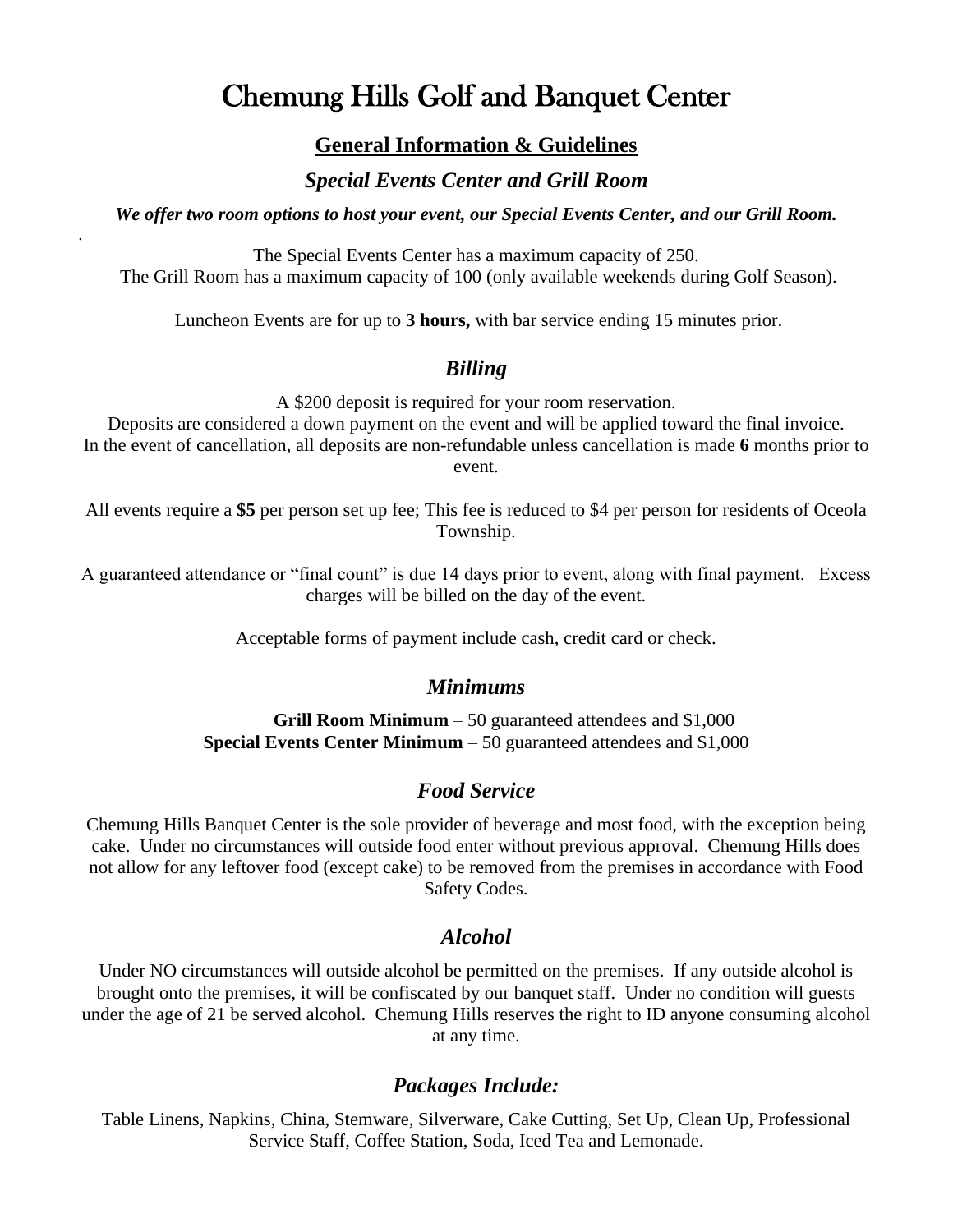## Shower Buffet Pricing

Choice of (1) Entrée Choice of (2) Entrée Children 11 to 15 Children 10 & Under

\$21.95pp ++ \$24.95pp ++ \$14.95pp ++ \$10.95pp ++

## Buffet Includes:

Your choice of one or two entrees, one salad, one starch and one vegetable selection. Every meal is served with fresh rolls and butter. We also prepare a coffee station along with soft drinks and iced tea.

## Entrée Options

#### **Chicken Alfredo**

Boneless breast of chicken, baked and served with a parmesan sauce

### **Chicken Piccata**

Boneless breast of chicken, baked and served with a white wine and lemon sauce and topped with capers and artichoke hearts

### **Chicken Marsala**

Boneless breast of chicken, baked and served with a mushroom and Marsala wine sauce

## **Chicken Cordon Bleu**

Tender breast of chicken filled with ham & asiago cheese, crusted with Italian breadcrumbs and baked to a golden brown, served with a creamy Alfredo sauce

### **Michigan Cherry Chicken**

Boneless breast of chicken, baked and served with a sweet and slightly sour Michigan cherry sauce.

### **Parmesan Encrusted Chicken**

Breast of chicken, dredged in breadcrumbs and parmesan cheese, drizzled in butter and baked to a golden brown

#### **Pork Tenderloin**

Oven roasted seasoned pork tenderloin served on a bed of sautéed mixed vegetables and drizzled with a bourbon Sriracha sauce

### **Potato Crusted Tilapia**

Tilapia filet crusted in a seasoned potato mixture and baked until golden brown, served on a bed of rice pilaf

### **Pot Roast of Beef**

Roasted chuck roast, simmered till fork tender and served in a rich beef gravy

#### **Lasagna with Meat Sauce or Vegetarian Lasagna**

Meat Sauce or garden vegetables layered with ricotta, mozzarella and parmesan cheeses and tomato sauce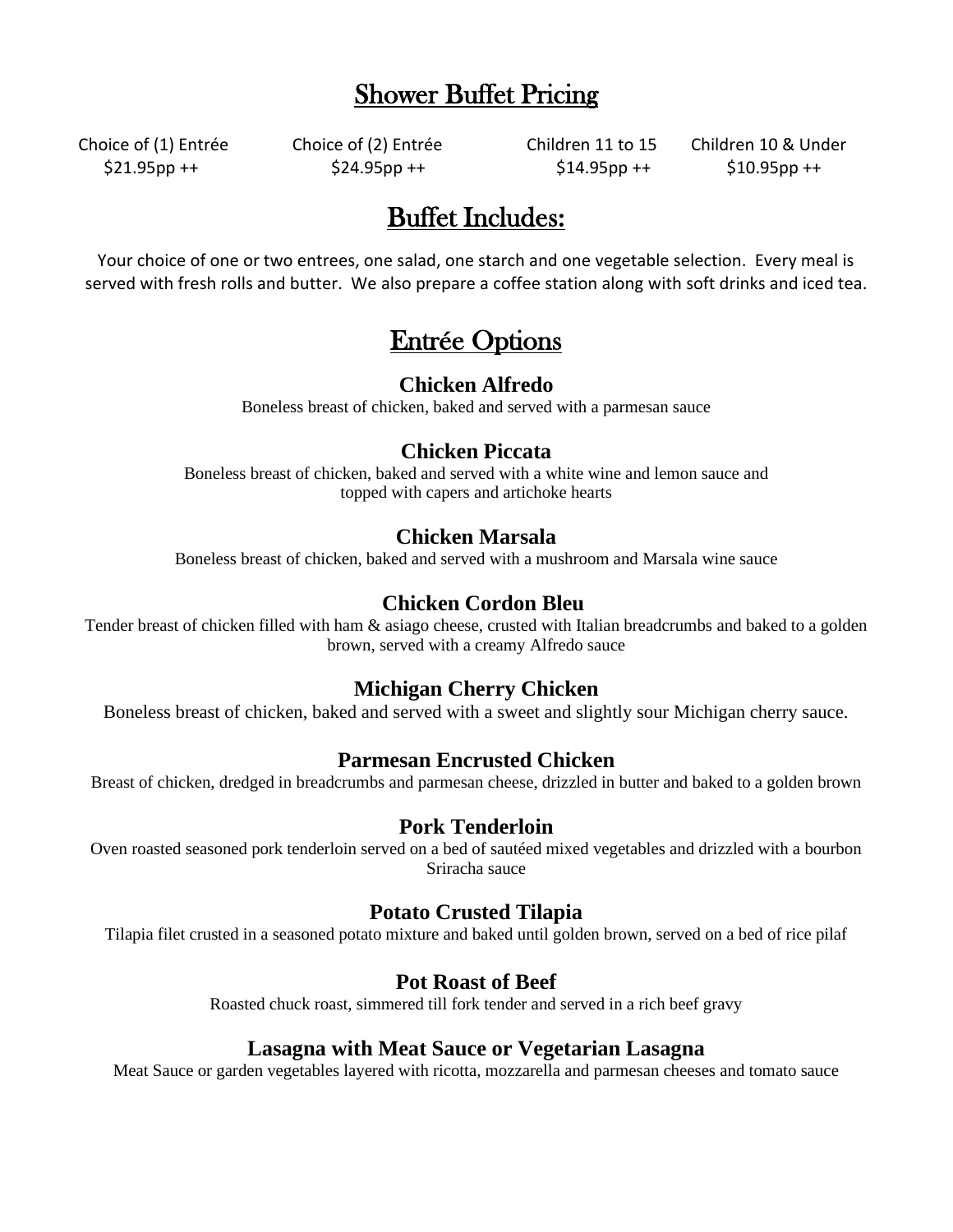## Starches and Vegetables Options

(Choice of one each)

**Oven Roasted Red Skin Potatoes Steamed Red Skin Potatoes Cheesy Potatoes – Add \$1.00 per person Au Gratin Potatoes – Add \$1.00 per person Garlic Red Skin Mashed Potatoes Wild Rice Blend or Rice Pilaf**

**Glazed Carrots with Tarragon Maple Butter Garden Mixed Vegetables Green Beans Fresh Asparagus – Add \$1.00 per person**

## Salad Options

(Choice of One)

### **Garden Salad**

Tossed mixed salad greens, with cherry tomatoes, cucumbers, and croutons Ranch and Italian

## **Italian Cavatappi Pasta Salad**

Pasta noodles tossed in an herbal vinaigrette with Greek and Spanish olives, fresh vegetables, and grated parmesan

## **Country Cole Slaw**

Creamy Cole Slaw with grated carrots

## **Caesar Salad**

Romaine tossed with croutons and parmesan cheese and served with Caesar dressing

### **Redskin Potato Salad**

Potatoes, celery and hard-boiled eggs, mixed with an herb mayonnaise

## **Bistro BLT Salad**

Romaine, shredded cheddar, chopped bacon, tomatoes and croutons, served with Ranch dressing

## **Fresh Fruit Salad**

Fresh cut fruits of the season

## **Chipotle Bowtie Salad**

Bowtie pasta and fresh vegetables in a chipotle mayonnaise

## **Michigan Salad**

Spring mix, dried cherries, mandarin oranges, red onion, candied walnuts and blue cheese, served with raspberry vinaigrette dressing

## **Greek Salad**

Lettuce greens, tomatoes, cucumbers, red onion, Kalamata olives, feta cheese, pepperoncini, and beets, served with Greek dressing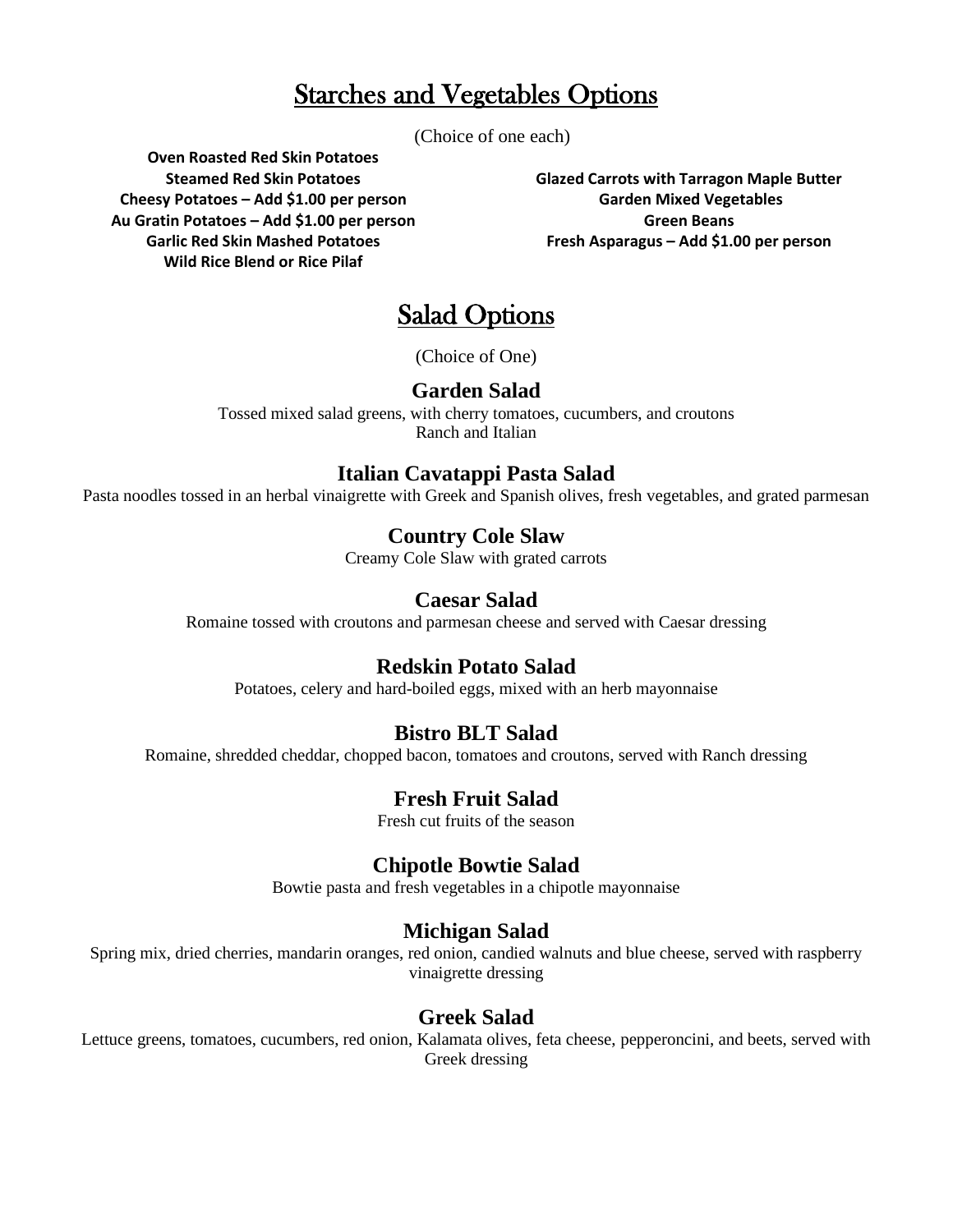## Deli Sandwich Buffet

 $$16.95pp++$ 

Your choice of three sliced deli meats from the following list to be accompanied by house made chips and your choice of salad. Our platters include lettuce, tomatoes, onions, pickles, assorted breads and cheeses and dressings.

> Oven Roasted Turkey Breast Corn Beef Roast Beef Ham Salami Pastrami Tuna Salad Egg Salad

## Hamburger & Chicken Breast Buffet

 $$17.95pp++$ 

Buffet set with deliciously cooked Hamburgers, Chicken Breasts, Buns, Cheeses, Lettuce, Tomato, Kosher Dill, Sliced Onions and Condiments. This buffet includes house made chips and your choice of one salad.

## Brunch Buffet

\$17.95pp++

Buffet set with Scrambled Eggs with Cheese, Hash Browns, Sausage, Bacon, Belgian Waffles, and Fruit Salad.

## Quiche Lorraine Buffet

 $$16.95pp++$ 

Buffet set with Quiche Lorraine, Hash Browns, Fruit Salad and Rolls or Muffins & Butter.

## Michigan Salad Buffet

 $$15.95pp++$ 

Buffet set with Grilled Chicken Breast, Mixed Greens, Crumbled Blue Cheese, Dried Cherries, Red Onion, Mandarin Oranges and Candied Walnuts. Served with Fresh Baked Rolls & Butter

**The salad buffet is served salad bar style and can be substituted with any of our salad choices**

## Chicken Salad Wrap Buffet

 $$14.95pp++$ 

Buffet set with our own blend of chicken salad wrapped in a flour tortilla, house made chips, Pickles and Fruit Salad.

\*\*Add soup to any of the above buffets for \$4.00 per person\*\*

*++An 18% Service Charge and 6% MI Sales Tax will also be applied on all food and beverage.*